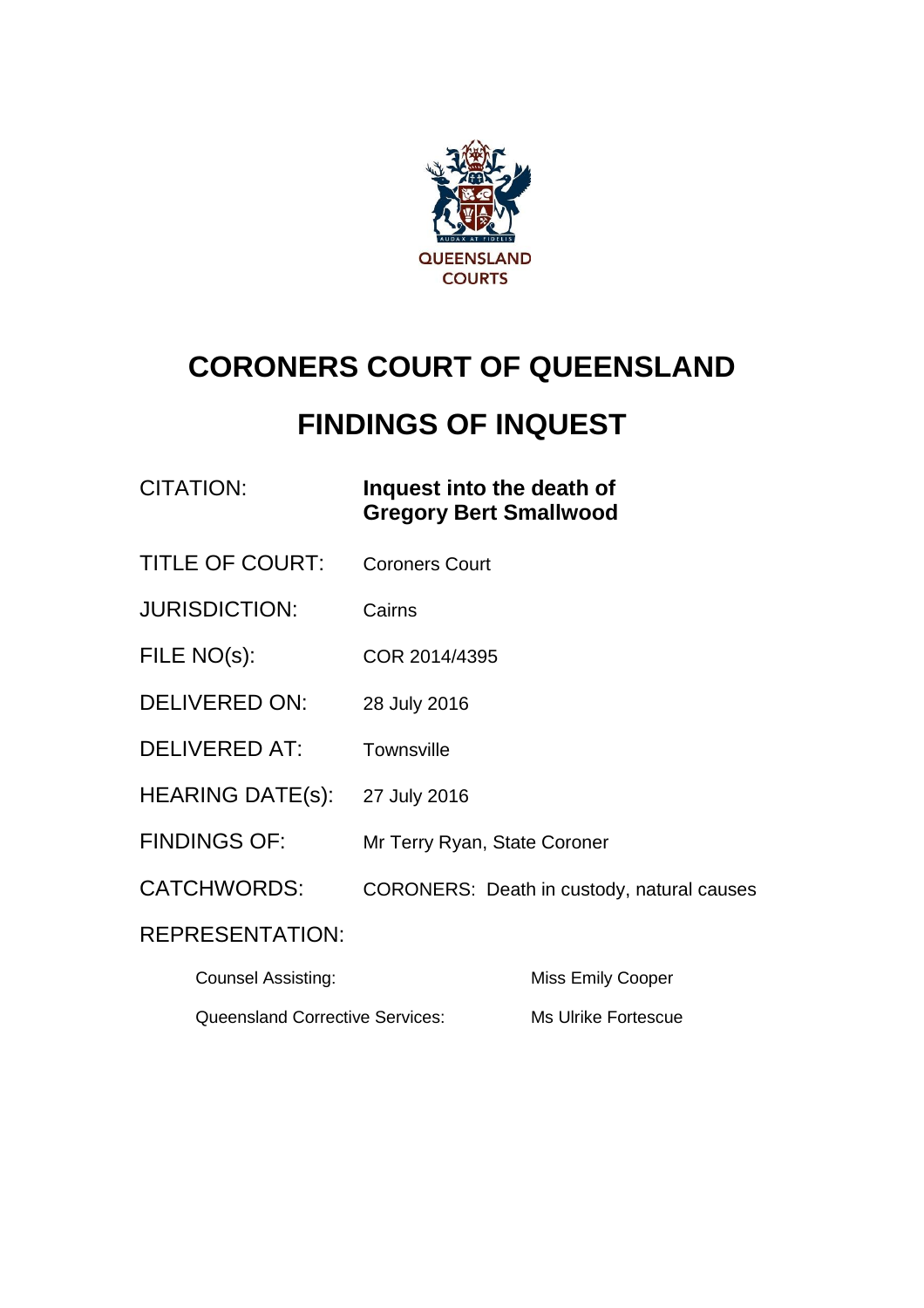## **Table of Contents**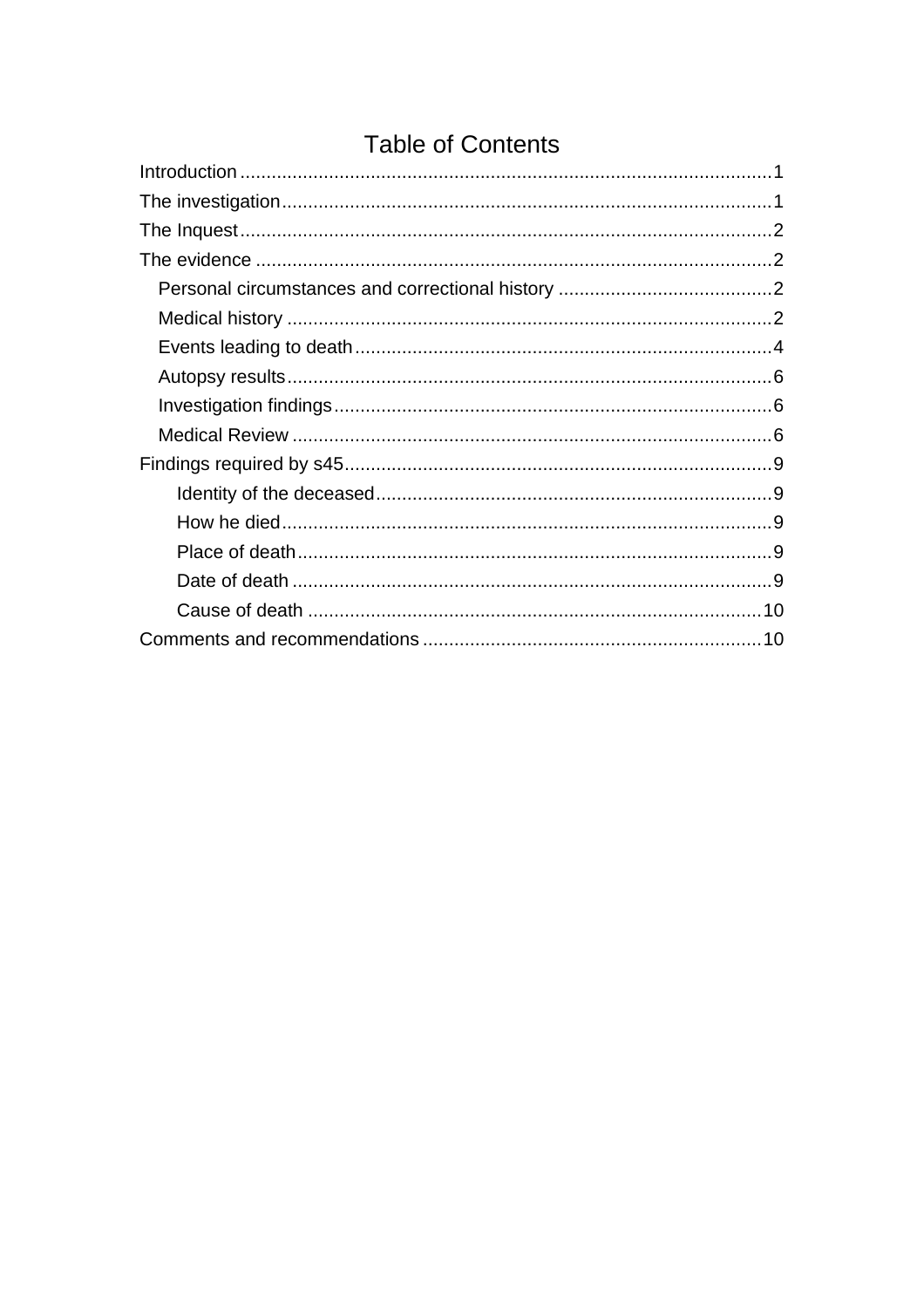## <span id="page-2-0"></span>**Introduction**

- 1. In the early hours of 28 November 2014, Gregory Bert Smallwood suffered a heart attack in his residential cell at the Lotus Glen Correctional Centre (LGCC). He had been incarcerated for almost 18 months. During this time his weight had increased to over 140 kilograms. Although cardio-pulmonary resuscitation was attempted by nursing staff and continued by paramedics, Mr Smallwood was pronounced deceased at the scene.
- 2. These findings:
	- confirm the identity of the deceased person, how he died, and the time, place and medical cause of his death;
	- consider whether any third party contributed to his death;
	- determine whether the authorities charged with providing for the prisoner's health care adequately discharged those responsibilities; and
	- consider whether any changes to procedures or policies could reduce the likelihood of deaths occurring in similar circumstances or otherwise contribute to public health and safety or the administration of justice.

## <span id="page-2-1"></span>**The investigation**

- 3. Detective Sergeant Andy Seery from the Queensland Police Service (QPS) Corrective Services Investigation Unit (CSIU) conducted an investigation into the circumstances leading to Mr Smallwood's death.
- 4. Upon being notified of Mr Smallwood's death, the CSIU attended LGCC and an investigation ensued. The scene was initially secured by officers from the Mareeba CIB. The investigators obtained Mr Smallwood's correctional records and his medical files from LGCC. Statements from all relevant custodial officers at LGCC, fellow inmates and relevant medical personnel, as well as a statement from Mr Smallwood's brother, Darryl Smallwood, informed the investigation. These statements were tendered at the inquest.
- 5. A full internal autopsy examination with associated histological and toxicological testing was conducted by experienced forensic pathologist, Professor David Williams. Photographs were taken during this examination.
- 6. At the request of the Coroners Court, Dr Ian Home of the Queensland Health Clinical Forensic Medicine Unit (CFMU) examined Mr Smallwood's medical records from the LGCC and reported on them.
- 7. I am satisfied that the investigation was thoroughly and professionally conducted and that all relevant material was accessed.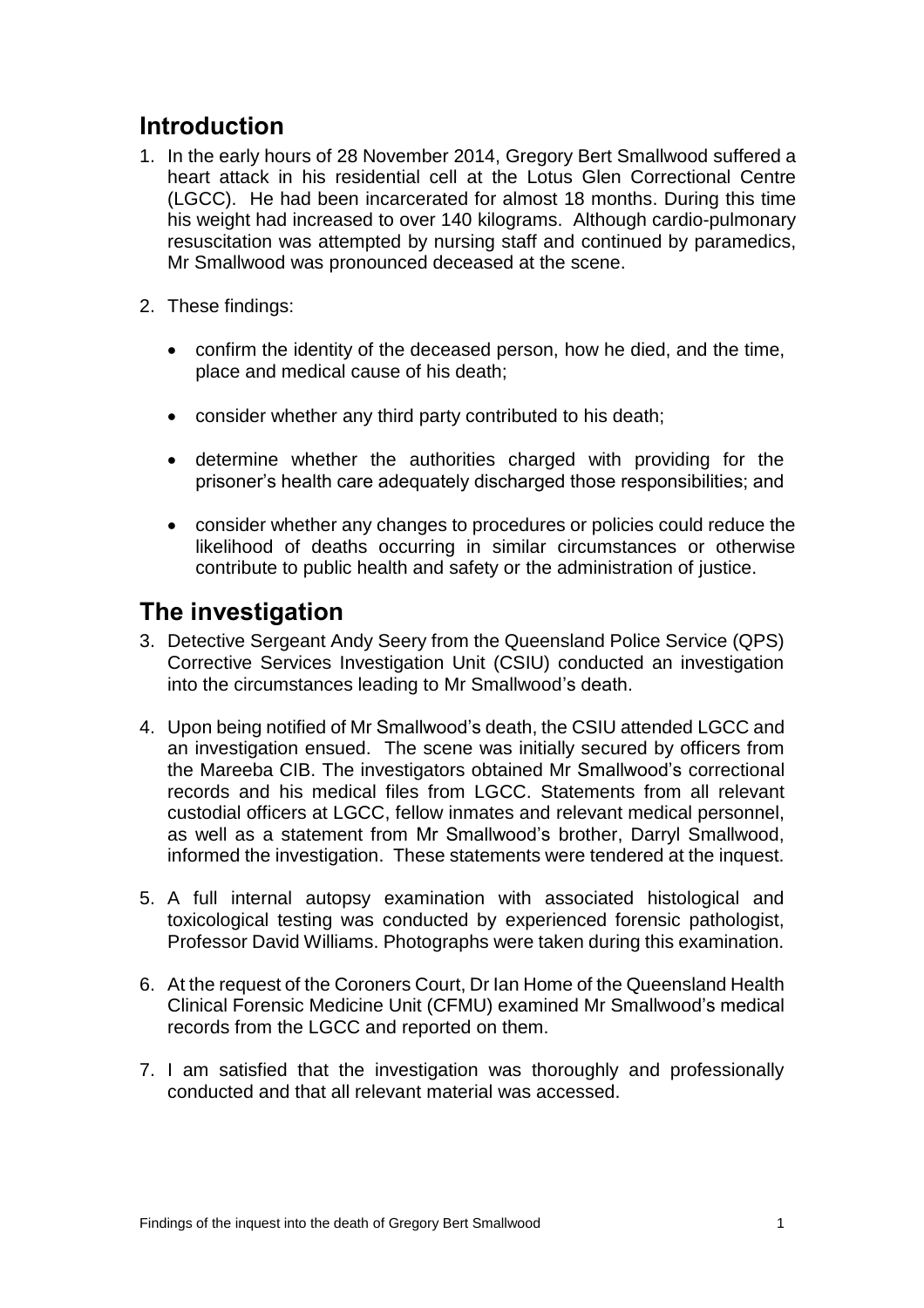## <span id="page-3-0"></span>**The Inquest**

- 8. An inquest was held in Townsville on 27 July 2016. All of the statements, medical records, and materials gathered during the investigation were tendered at the inquest.
- 9. Counsel Assisting, Miss Cooper, proposed that all evidence be tendered and that oral evidence be heard from Detective Sergeant Seery, and John Roberts and Timothy Cheney from LGCC. The evidence tendered in addition to the oral evidence of these witnesses was sufficient for me to make the requisite findings under s45 of the *Coroners Act 2003*.

## <span id="page-3-1"></span>**The evidence**

#### <span id="page-3-2"></span>*Personal circumstances and correctional history*

- 10.Gregory Bert Smallwood was born on 21 March 1961, making him 53 years of age when he died. Information obtained during the investigation confirmed that Mr Smallwood was one of eight children. He grew up in Townsville, Ayr and Gregory, and attended school up to year 10. After leaving school, he spent most of his working life as a labourer. He had used drugs from an early age, and was described as using "anything and everything."
- 11.Mr Smallwood had an extensive criminal history dating back to 1978. His offending began at a relatively low level and related to alcohol and drug use. In 1996 he was charged with attempted murder, but convicted of assault occasioning bodily harm. As a result he served his first period of imprisonment. On 11 April 2013, Mr Smallwood was sentenced in the Cairns District Court to 6 years imprisonment for multiple sexual offences.
- 12.The nature of these offences led to Mr Smallwood's estrangement from his family. His brother, Darryl Smallwood, provided me with a statement on behalf of the family, and he attended the inquest along with his mother, Margaret. I extend my condolences to Mr Smallwood's family.

### <span id="page-3-3"></span>*Medical history*

- 13.Mr Smallwood had an extensive medical history at the time of his incarceration in April 2013, including:
	- morbid obesity;
	- hypertension;
	- diabetes;
	- chronic obstructive pulmonary disease (COPD);
	- schizophrenia; and
	- a history of substance abuse including methamphetamines and cannabis.

His medications at the time of incarceration were:

- clozapine (antipsychotic);
- sertraline (antidepressant);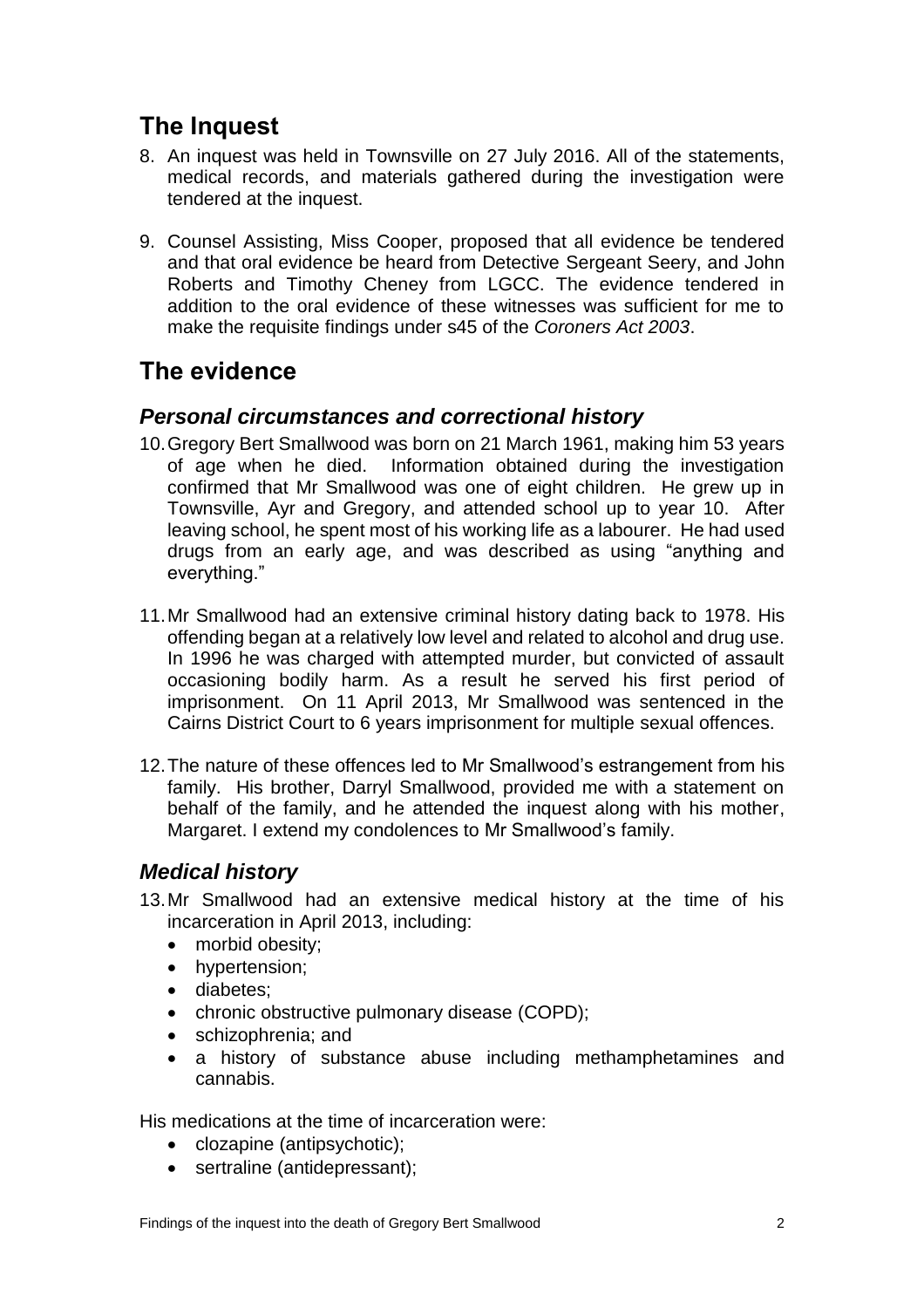- benztropine (to reduce excess saliva); and
- metformin (used in the treatment of non-insulin dependent diabetes);
- perindopril (anti-hypertensive);
- Ventolin and seretide inhalers (to treat COPD).
- 14.Mr Smallwood was medically reviewed on a number of occasions during his final period of incarceration. His usual treating doctor was Dr Margaret Purcell, who routinely attended LGCC from the Mareeba Hospital. Dr Purcell provided a statement to the inquest detailing the extent of her treatment of Mr Smallwood. Mr Smallwood was also under the care of the Prison Mental Health Service in relation to his schizophrenia.
- 15.As at 19 April 2013, Mr Smallwood was noted to weigh 108 kilograms. He had normal observations, with his blood pressure, pulse rate and oxygen saturations all within normal limits. In May 2013, a follow up appointment was attended and Mr Smallwood's smoking habit was discussed. Dr Purcell strongly recommended that he quit smoking, and he was prescribed Champix to assist with withdrawal symptoms.
- 16.By July 2013, Mr Smallwood was still smoking up between 15 30 cigarettes a day. He was not taking the Champix. He was also on a waiting list for a nicotine patch program. By his next appointment date on 13 September 2013, Mr Smallwood had gone 26 days without smoking. He complained of some lower back pain and was given Panadol and Celebrex to manage the pain.
- 17.On 3 January 2014, Dr Purcell attended on Mr Smallwood after he had complained of shortness of breath, especially at night. An ECG was conducted, which returned normal results. Dr Purcell also arranged for further investigations to be conducted, including spirometry, a chest x-ray and an echocardiogram. Mr Smallwood denied any chest pain. His vital signs were essentially normal, though Dr Purcell noted Mr Smallwood's weight was increasing.
- 18.At a review appointment on 16 January 2014 Dr Purcell noted from the chest x-ray that Mr Smallwood had a likely old, crush fracture. Dr Purcell was also able to make a diagnosis of COPD from the x-ray. On 20 January 2014, the results of spirometry testing were available, and showed mild restriction. That is, Mr Smallwood's lung capacity was reduced, but the lung function was adequate.
- 19.By the end of January 2014, Mr Smallwood was complaining of worsening back pain, and a CT scan of his spine was ordered. He was trialled on morphine for the pain, with good results. That CT scan showed extensive osteoarthritis and possible spinal stenosis at multiple levels. He was referred for orthopaedic review.
- 20.On 10 February 2014, Mr Smallwood reported that his back pain had improved markedly and he was very happy with his current management. His shortness of breath symptoms had also improved. Dr Purcell still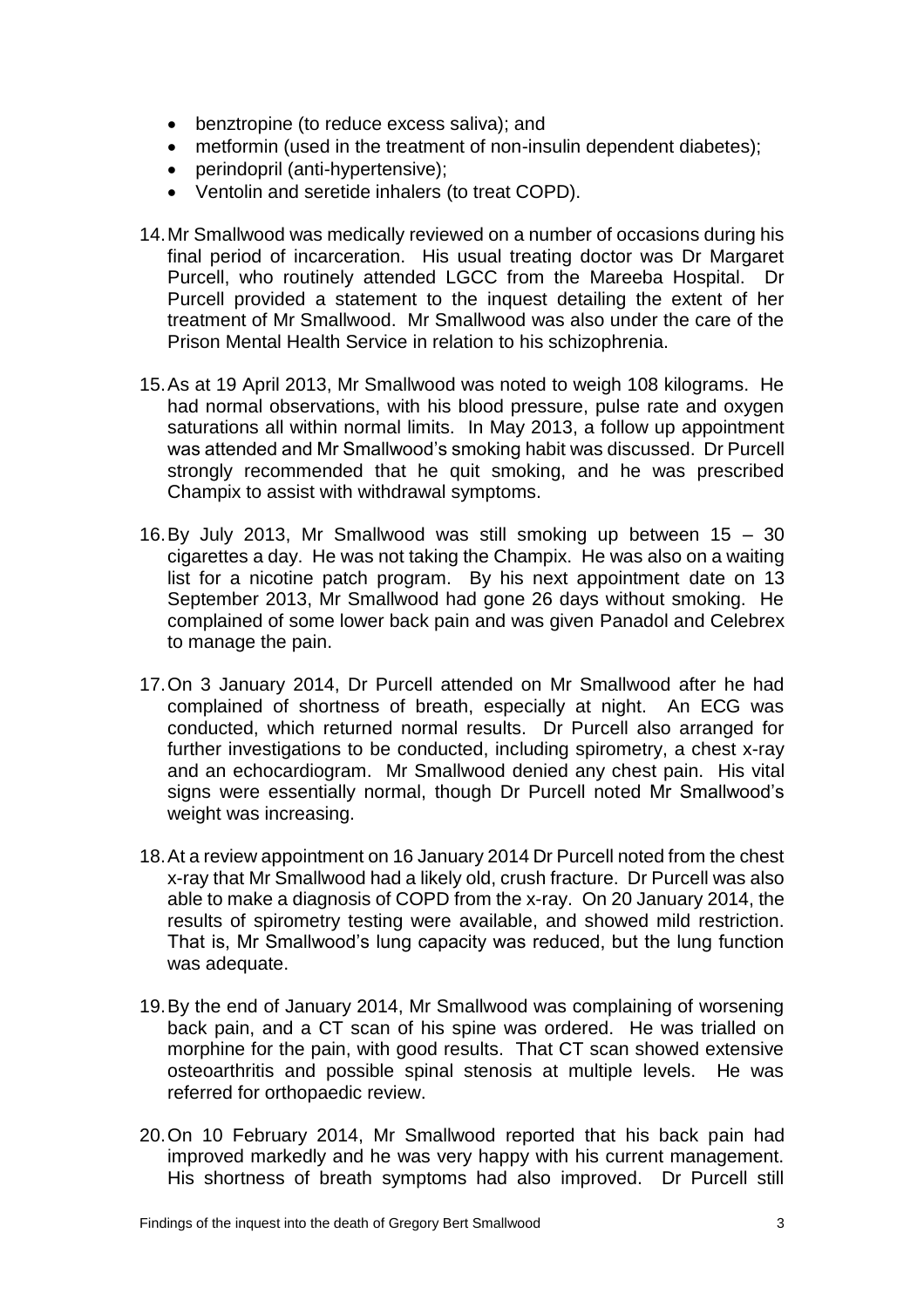required him to undergo an echocardiogram. By March 2014, that process had occurred and the results showed no abnormalities. The combined effect of all of the investigations ordered by Dr Purcell on 3 January 2014 was that Mr Smallwood's heart was functioning normally with a normal sinus rhythm. While the lung function was reduced, it was functioning adequately and the shortness of breath symptoms had resolved.

- 21.From this point in time onwards, Dr Purcell's focus changed to Mr Smallwood's weight gain and his smoking. By the end of April 2014, his weight had increased to 129.1 kilograms. His vital signs remained at satisfactory levels. Dr Purcell confirmed that, in around May 2014, smoking was banned in the LGCC, so this resolved Mr Smallwood's smoking issue.
- 22.However, by August 2014, Mr Smallwood's weight had increased to 141 kilograms. His diet was discussed, and he was told limit carbohydrates. He was also advised to exercise and mobilise more. He had not experienced any further episodes of shortness of breath.
- 23.On 16 September 2014, the QAS was called for Mr Smallwood after an exacerbation of his COPD. He was seen urgently at the LGCC medical centre with symptoms including shortness of breath and increased work in breathing. He was then transferred to the Mareeba Hospital and diagnosed with a chest infection. He was admitted for two nights and treated with intravenous antibiotics and kept under observation. The day after his discharge, Dr Purcell examined Mr Smallwood, particularly his chest. It was noted to be clear.
- 24.Dr Purcell considered that Mr Smallwood recovered from this episode and did not require any further admissions to the medical centre or transfers to hospital.
- 25.The last time Dr Purcell reviewed Mr Smallwood was on 24 November 2014, four days prior to his death. He had complained of cramping in his legs, and wanted to resume taking morphine. His weight was discussed and Mr Smallwood advised that he was eating significantly less than usual. Dr Purcell prescribed morphine, which was reflected in the toxicology results at autopsy.

#### <span id="page-5-0"></span>*Events leading to death*

- 26.At the time of his death, Mr Smallwood was accommodated in Residential 2D, Cell 3. This unit comprises six cells, with the opening for the electronic security door under the control of Master Control in LGCC. The internal doors are not secured during the night shift. The prisoners close their cell doors during the hours of darkness. Each cell has its own intercom, and the Master Control Room Operator answers the intercom system in the first instance.
- 27.At 3:05am on 28 November 2014, Custodial Correctional Officer (CCO) Elisha Harris was receiving a handover to take control of the Master Control Room. During the handover, at 3:06am, CCO Harris received an intercom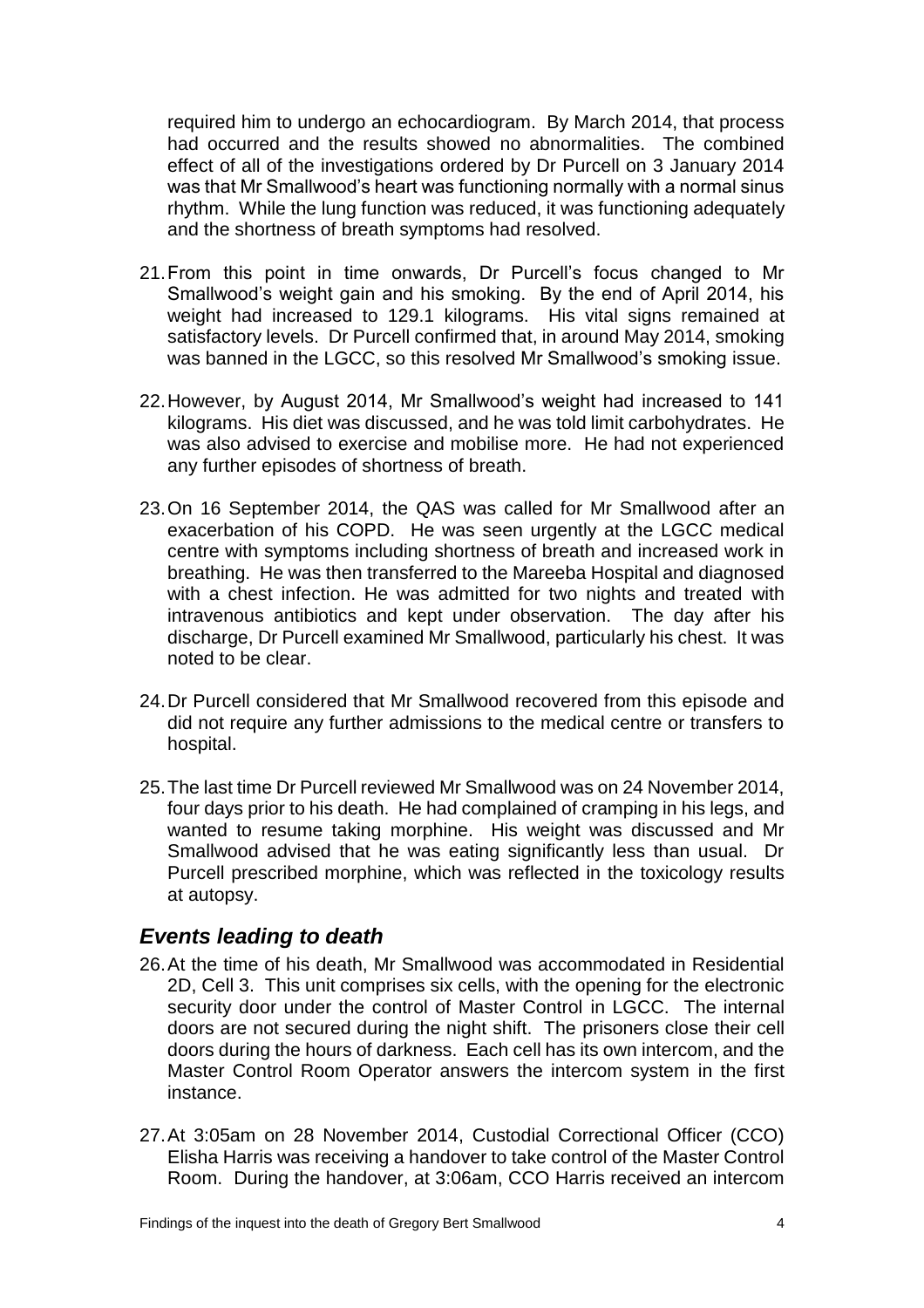call from Mr Smallwood's cell. CCO Harris answered and said "what's up mate?" Mr Smallwood responded, "I can't breathe, can't breathe."

- 28.CCO Harris provided a statement to the inquest. In that statement, she recalled that Mr Smallwood sounded like he was in total distress and was having extreme trouble breathing. She immediately called a Code Blue (medical emergency) and first officer response to Mr Smallwood's cell. CCO Harris recalled receiving immediate confirmation of the Code Blue from residential patrols as well as the registered nurses on shift.
- 29.At 3:09am, CCO Harris recalled opening the doors to Residential 2D as requested by CCO John Brown, CCO Patrick Campbell, CCO Patricia Ferguson and CCO Glen Spires. Each of these officers provided statements to the inquest. Those statements confirm that, upon entering Mr Smallwood's cell, the CCOs noticed Mr Smallwood on his back on his bed. CCO Campbell moved Mr Smallwood's arm to see if he would respond, and his head moved as a result. CCO Ferguson remembered seeing Mr Smallwood's mouth move, and he appeared to exhale. There were no other signs of life. As Mr Smallwood was being placed in the recovery position two registered nurses arrived and commenced CPR.
- 30.The registered nurses in attendance by 3:10am were Trevor Hicks and Bridgetta Makoti, who provided statements to the inquest. The evidence they provided was fairly consistent. They said the call for the Code Blue was received shortly after 3:00am, and that they acted in accordance with the protocol in relation to a medical emergency by equipping themselves with gloves and proceeding immediately to the scene for assessment.
- 31.CCO Harris recalled receiving prompt information that Mr Smallwood was not responding or breathing upon entry. At 3:15am, the Queensland Ambulance Service (QAS) was asked to attend. At 3:18am a call was made for the crash cart, which contained various emergency medical equipment like a defibrillator and oxygen tank.
- 32.Nurses Hicks and Makoti both confirmed in their statements that it is the responsibility of the correctional staff to retrieve the crash cart. CCOs Spires and Ferguson obtained the crash cart from the Detention Unit. The location of the crash cart is a matter I deal with in more detail later in these findings. Nurse Makoti had also made a call to a doctor from the Mareeba Hospital to advise of the situation. The advice from the doctor was to continue the CPR management as had already been employed.
- 33.At 3:34am paramedics from the QAS arrived on the scene, and CPR management was transferred to them. The defibrillator was also transferred to the QAS issued device, and no shockable rhythms were detected. Adrenaline was administered on three occasions, and an IV inserted in his right hand. No signs of life returned at any stage, and Mr Smallwood was declared deceased at the scene at 4:11am.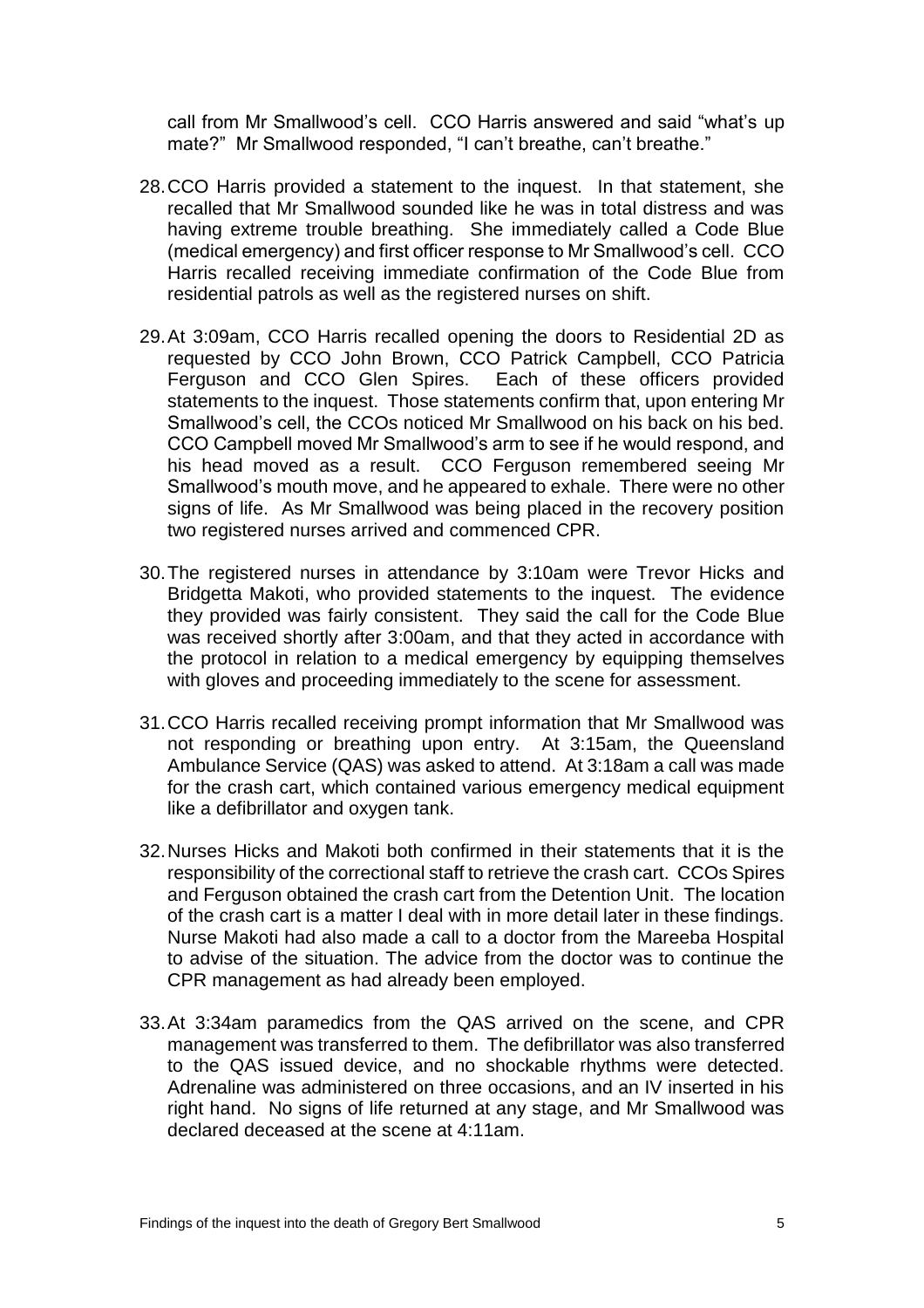#### <span id="page-7-0"></span>*Autopsy results*

- 34.Forensic pathologist Professor David Williams conducted a full internal examination on 1 December 2014.
- 35.Toxicology results revealed therapeutic amounts of the opiate Morphine and its metabolite. There was also a slightly high but therapeutic amount of the antidepressant Sertraline and its metabolite. There was a therapeutic concentration of the anti-psychotic Clozapine.
- 36.Professor Williams confirmed the presence of ischaemic heart disease, chronic obstructive airways disease and a degree of active bronchiectasis. He opined that Mr Smallwood's death was due his natural disease, and that he could have died at any time. There was no evidence of foul play.
- 37.The formal cause of death was confirmed as:
	- 1(a) Coronary atherosclerosis
	- 2 Chronic obstructive pulmonary disease Chronic cholecystitis

#### <span id="page-7-1"></span>*Investigation findings*

- 38.There was no information provided to the investigating officer suggesting suspicious circumstances or that there was any deficiency in the treatment received by Mr Smallwood while in custody.
- 39.The examination of Mr Smallwood's body at LGCC revealed no signs of violence.
- 40.The CSIU investigation into Mr Smallwood's death did not lead to any suspicion that his death was anything but from natural causes.

#### <span id="page-7-2"></span>*Medical Review*

- 41.The medical records pertaining to Mr Smallwood were sent by the Coroners Court to the Clinical Forensic Medicine Unit where they were independently reviewed by Dr Ian Home.
- 42.Dr Home was not critical with respect to the medical treatment provided to Mr Smallwood at LGCC. In coming to that conclusion, he noted the following:
	- During his incarceration at LGCC, Mr Smallwood had progressively gained weight from 108kg to 144kg, despite regular advice from doctors about diet and exercise;
	- There is no legitimate way for correctional facilities to force prisoners to exercise or lose weight;
	- Given Mr Smallwood's smoking history, morbid obesity, diabetes, overeating and inactivity, the presence of severe coronary atherosclerosis man was not unexpected; and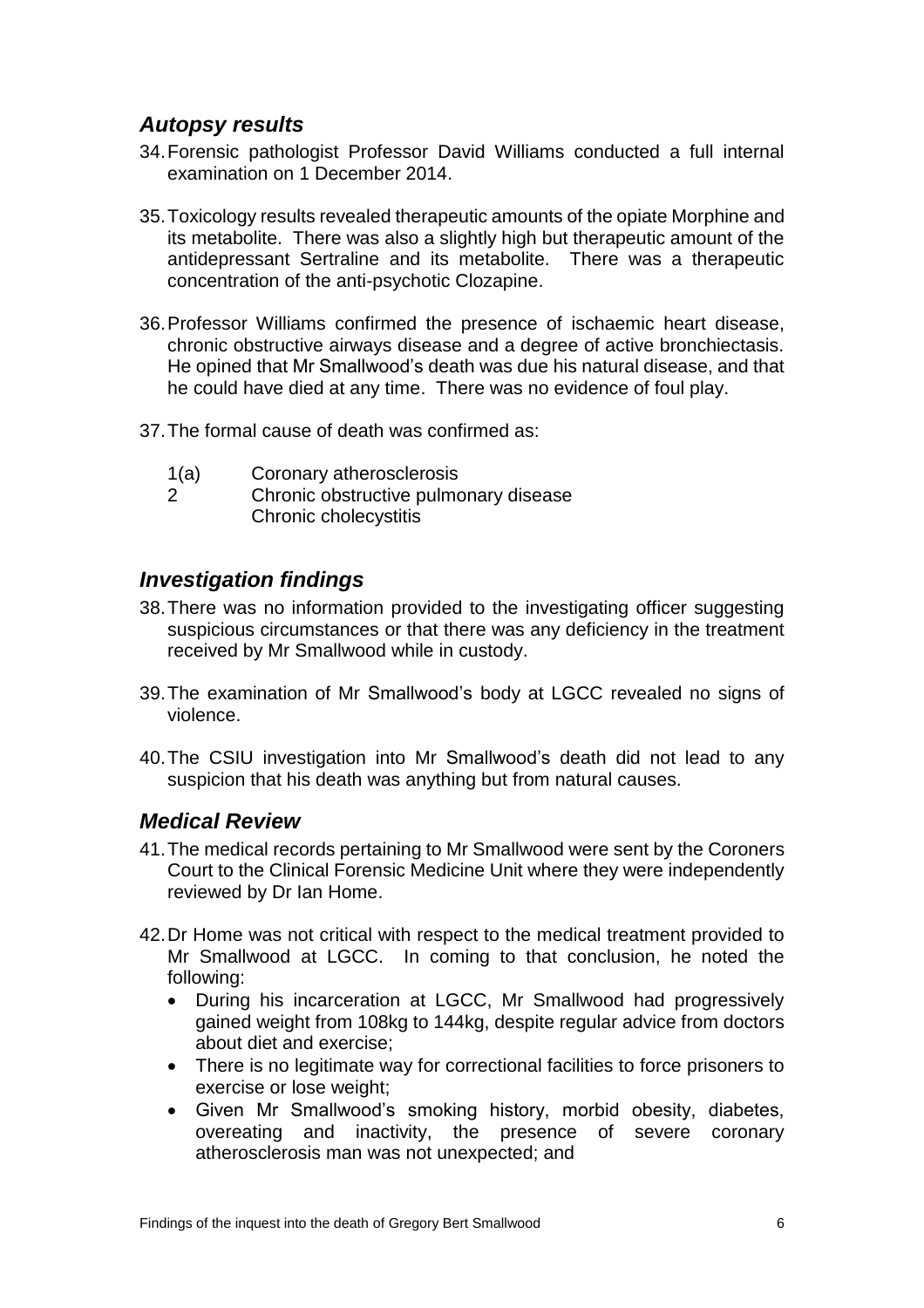- There were no indications prior to Mr Smallwood's death that he was experiencing any acute cardiac symptoms, such as chest pain or worsening exertional dyspnoea (shortness of breath).
- 43.Dr Home noted that there was a 13-minute delay between the initial Code Blue call and the arrival of the emergency crash cart. Dr Home pointed out that a defibrillator is the only treatment proven to restore normal heart rhythm, and it should be administered as quickly as possible. Dr Home opined that although this delay was unlikely to alter the outcome with Mr Smallwood, querying the location of the crash cart at LGCC was appropriate.
- 44.I subsequently investigated the availability of the crash cart at the inquest. In that regard, I heard evidence from Mr John Roberts, Deputy General Manager of LGCC and Mr Timothy Cheney, Acting Correctional Supervisor at LGCC.
- 45.Mr Cheney provided evidence that he was rostered on shift when Mr Smallwood passed away. He recalled the timing of the Code Blue, and that the most time effective route for him to attend at the cell, from his office in the gatehouse, was to go through a series of security measures including 4 x security doors, 4 x security gates and 1 x mantrap-hostage device. Master Control was responsible for the control of those gates.
- 46.Mr Cheney also confirmed the standard operating procedure for the unscheduled opening of a cell at night requires a number of officers and a supervisor to be present before entering a cell to ensure the safety of all officers involved. A copy of that procedure was tendered at the inquest, and confirmed a minimum of two officers were required to be in attendance prior to a cell door being opened. As there were a number of unsecured cells in Mr Smallwood's unit, it was necessary to have more than two officers attend.
- 47.Mr Cheney recalled that as he made his way to the entrance of the residential compound, registered nurses Hicks and Makoti were about 20 metres behind him. He arrived at the incident shortly before the nurses did. The nurses immediately took over resuscitation efforts, and Mr Cheney dispatched CCOs Ferguson and Spires to retrieve the crash cart from the Detention Unit. The CCOs had gone to the scene from the officers' mess, where they were co-located on the night shift. He explained that the Detention Unit was approximately 300m away with 8 security doors and gates along the route. He considered that it was the closest medical cart to Residential 2 as it was in the adjacent building.
- 48.Mr Cheney noted that a medical cart was also located in the Medical Centre but no CCOs were rostered to work in that centre on this shift as there were no inmates in the Centre. This meant that CCOs would have to travel to the "key press" to obtain a key for that centre before retrieving a crash cart.
- 49.At 3:18am, CCOs Ferguson and Spires arrived with the medical cart, but due to the nature, weight and size of the cart it was not considered feasible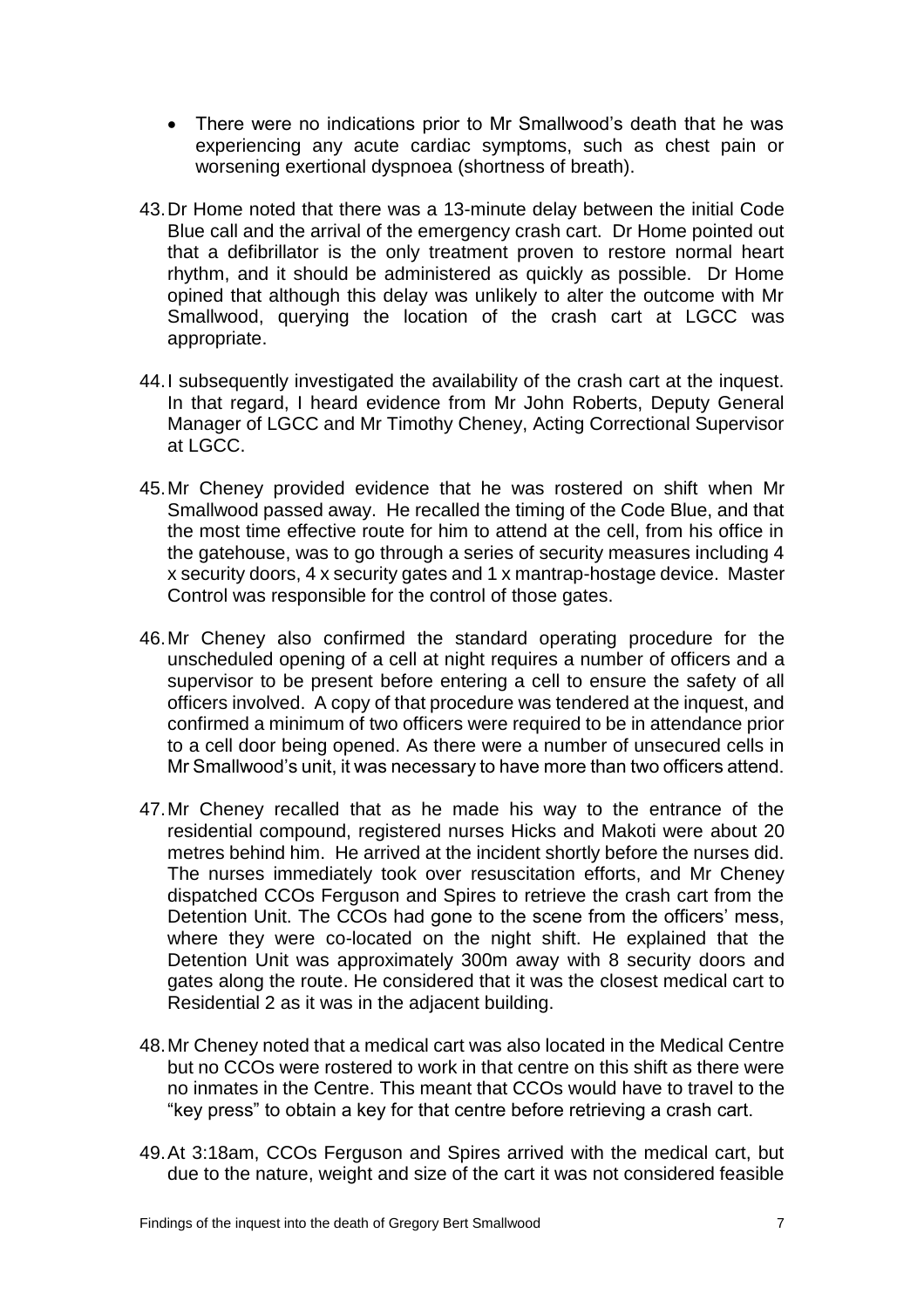to have the cart lifted to the top landing via the stairs to the incident site. The nurses ended up asking for the requisite medical supplies and apparatus to be brought up the stairs for their use, and it was delivered to them as requested.

- 50.Mr Roberts provided more general information about the layout of the LGCC, the number of medical crash carts at the prison and where those crash carts are located. Mr Roberts' evidence was that the location of crash carts had been negotiated with Queensland Health following difficulties experienced in passing through air locks and security doors during Code Blue incidents in the past. He also confirmed that following Mr Smallwood's death, negotiations were underway with Queensland Health to place a further crash cart in closer proximity to the residential units at LGCC. He said that while Code Blues were a regular occurrence within the prison, the crash cart usually arrives at an incident before the medical staff.
- 51.Mr Roberts confirmed that it is the responsibility of the correctional officers to obtain the crash cart in the event of a Code Blue. He also provided a copy of the Local Action Plan in place at the LGCC, which confirmed that in the event of a Code Blue, the primary response officers are to attend and collect a medical crash cart from the Detention Unit, the Secure South Store room, or the Medical Centre. The Local Action Plan was tendered at the inquest.
- 52.Mr Roberts also confirmed that, on this occasion, the medical crash cart was obtained from the Detention Unit at the northern side of the secure centre within the Secure North Precinct. Mr Roberts marked the route taken by CCOs Spires and Ferguson on a map, which was tendered at the inquest. He confirmed the distance the CCOs had to travel was some 400m, a distance which involved 4 x electronic doors and 4 x electronic gates.
- 53.There was another medical cart located in the Medical Centre, about 336m away and through 4 x doors and 2 x electronic gates. As noted above, although CCO Ferguson was rostered on as the night Medical Observations Officer at the Medical Centre at the relevant time there were no patients in the Centre and he was located in the officers' mess. When CCO Ferguson attended initially to the Code Blue, it was unknown whether the crash cart would be required.
- 54.Ultimately, I accept the submission of Counsel Assisting that there was little difference between the distance from Residential 2 to the Medical Centre crash cart and the Detention Unit crash cart. I also accept that there is no way of knowing whether a crash cart will be required until an initial assessment of the patient is conducted. I also accept that it was impractical in the circumstances to retrieve the cart from the Medical Centre as the relevant CCOs did not have a key to that centre.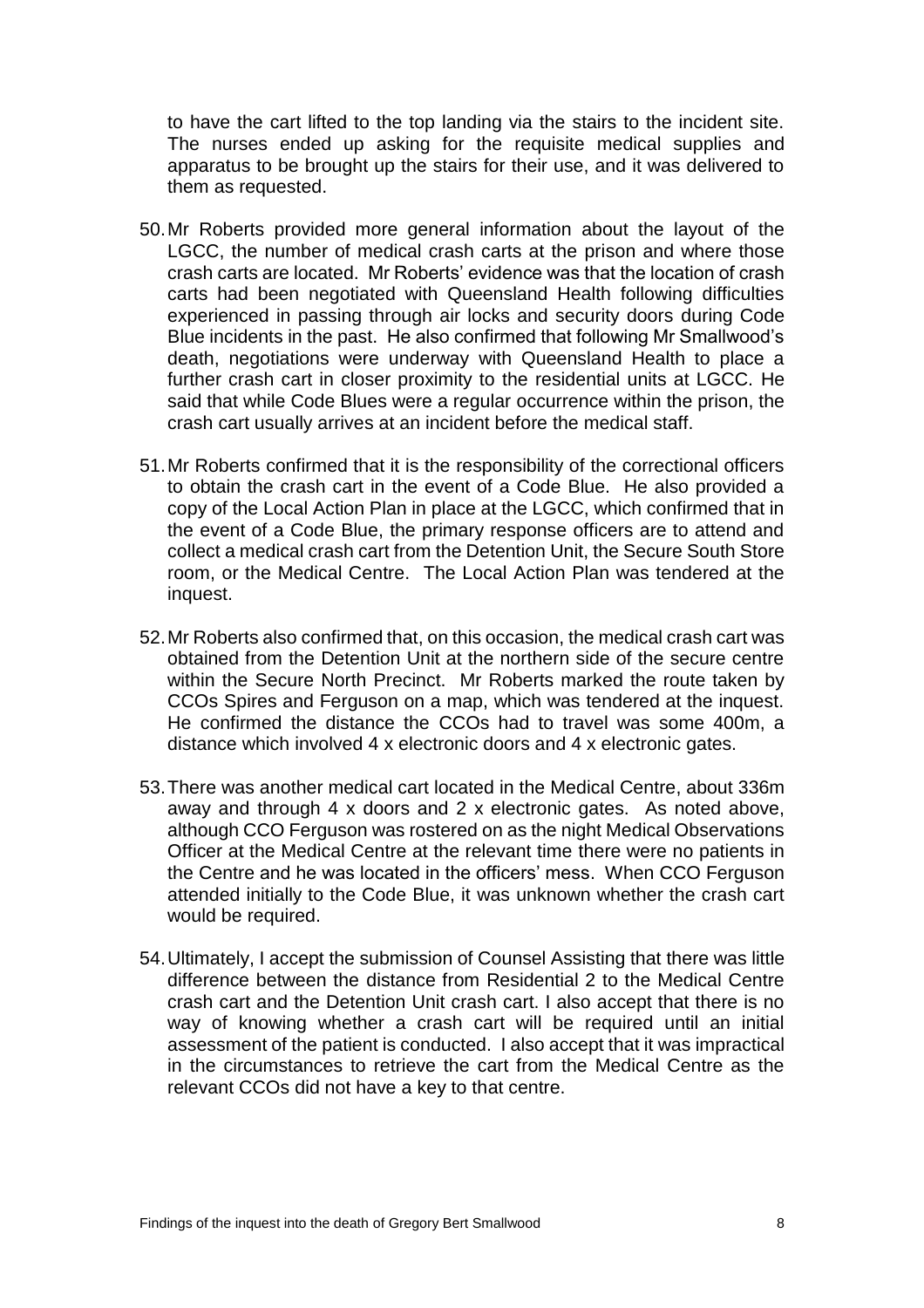- 55.I accept the submission of Counsel Assisting that Mr Smallwood was a morbidly obese man who had severe natural disease and, in the opinion of Professor Williams, could have died at any time. The nurses had access to Mr Smallwood's cell within four minutes of Mr Smallwood's complaint over the intercom but he was already unresponsive upon their arrival (aside from some potential movement of his head and mouth). CPR was commenced immediately. Dr Home's opinion in this regard was that the delay was unlikely to have altered the outcome.
- 56.Overall, I am satisfied that there is no evidence to suggest that earlier use of a defibrillator would have ultimately changed the outcome in this case. There is no evidence that retrieving the crash cart from the Detention Unit, as opposed to the Medical Centre, contributed in any way to Mr Smallwood being unable to be revived.

## **Conclusions**

- 57.I conclude that Mr Smallwood died from natural causes. I find that none of the correctional officers or inmates at LGCC caused or contributed to his death.
- 58.I am satisfied that Mr Smallwood was given appropriate medical care while he was in custody at LGCC. His death could not have reasonably been prevented.
- 59.It is a well-recognised principle that the health care provided to prisoners should not be of a lesser standard than that provided to other members of the community. The evidence tendered at the inquest established the adequacy of the medical care provided to Mr Smallwood when measured against this benchmark.

## <span id="page-10-0"></span>**Findings required by s. 45**

60.I am required to find, as far as is possible, the medical cause of death, who the deceased person was and when, where and how he came by his death. As a result of considering all of the evidence, including the material contained in the exhibits, I am able to make the following findings:

<span id="page-10-4"></span><span id="page-10-3"></span><span id="page-10-2"></span><span id="page-10-1"></span>

|                    | <b>Identity of the deceased</b> – The deceased person was Gregory Bert<br>Smallwood.                                                                             |
|--------------------|------------------------------------------------------------------------------------------------------------------------------------------------------------------|
| How he died -      | Mr Smallwood died in his cell at the Lotus Glen<br>Correctional Centre after longstanding<br>ischaemic heart disease and chronic<br>obstructive airways disease. |
| Place of death $-$ | He died at the Lotus Glen Correctional Centre,<br>Chettle Road, Arriga in Queensland.                                                                            |
| Date of death –    | He died on 28 November 2014.                                                                                                                                     |